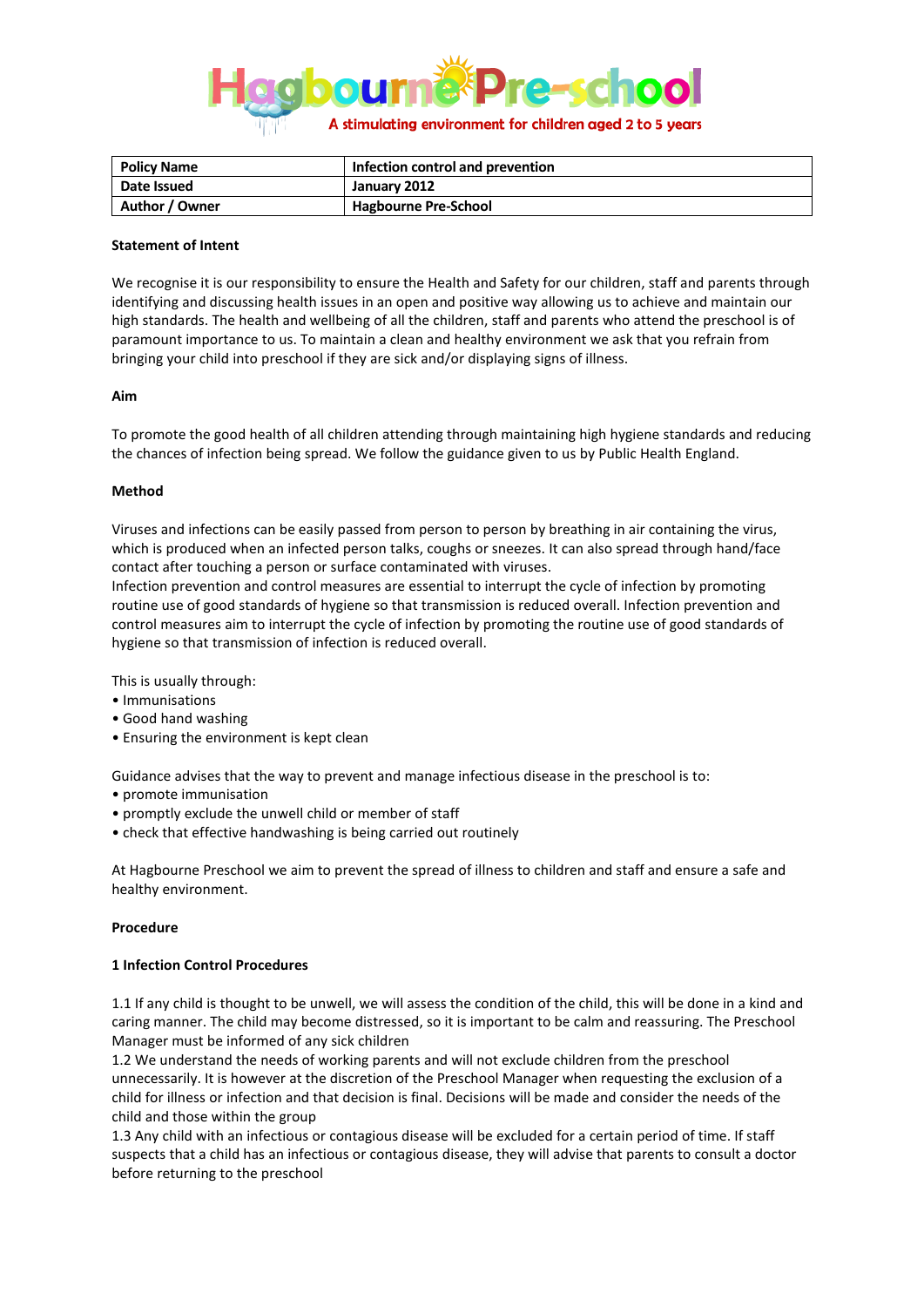

1.4 Should a child become ill whilst at the preschool, the Preschool Manager or Key person will contact the parent or emergency contact, we ask for the child to be collected within one hour if possible. The child will be comforted by the key person who will take appropriate action which will include medical advice if necessary, whilst awaiting the arrival or the parent/carer

1.5 Our staff will report any worries about a child's health or wellbeing to the parent/carer immediately. Parents/carers are responsible for keeping the preschool informed about their child's health

1.6 We recommend that no child may attend the preschool whilst suffering from a communicable disease and should be excluded for the periods recommended

1.7 Parents/carers will be contacted should their child have a high temperature of 38c/101F or higher, and will be requested to collect their child as soon as possible

1.8 Children's paracetamol is administered only with parental consent, which is on the registration forms, to children with high temperatures. This will be given in the dosage as consented by the parent. Parents will be contacted before Calpol is administered if staff are unsure if it has been given before they have arrived at the preschool

In instances where any medication is administered as a form of treatment, such medication will be administered in accordance with the administration of medication policy and will only be administered with the express permission of the Childs parent. Any and all administration of medication will be recorded in the medicines administration book.

1.9 Coughs and colds do not necessarily require the child to be excluded from the preschool, but this will depend on the severity and how the child is able to cope with preschool routine. A child who is or appears unwell may be refused admission this will be at the discretion of the Preschool Manager

1.10 If a child has ongoing discharged from their ears, nose or eyes the parent/carer will be advised to seek advice before their child is allowed back to the preschool and in some cases a doctor's note may be required before returning

1.11 A child who has sickness or diarrhoea whilst at the preschool is to be collected immediately and kept away for 48 hours from the last time, they were sick or had a runny stool

1.12 To prevent the spread of conjunctivitis, suspected cases will be reported immediately to parents/carers who will be requested to take their child from the preschool to be seen by the doctor or pharmacist for advice on what treatment is required. Once the child has been treated and the conjunctivitis appears controlled, providing the child is happy they may return to preschool, again this will be at the discretion of the Preschool Manager and in discussion with the parent/carer to ensure the spread of the infection is reduced to a minimum

1.13 Chicken pox – Children need to be absent from the preschool for a minimum of 5 days from the onset of the rash. If the spots are scabbed over and dried up the child may return to preschool

1.14 Parents will be contacted if their child develops an unexplained rash and be requested to seek medical advice which they should follow before the child returns to preschool

1.15 If your child has not been their normal self at home but is not showing signs of illness when brought into the preschool, please mention it to your child's key person or Preschool Manager to let them know how to best contact you during the day and how they can support your child whilst they are at the preschool 1.16 Should the Preschool Manager consider the illness or situation needs immediate medical attention, the

emergency services will be contacted to take the child directly to hospital and the parent/carer will be contacted accordingly

1.17 In the unlikely event of the parent /carer not being available the most senior member of staff (Preschool Manager / Deputy Manager) will assume charge and, if necessary, take the child to hospital along with the relevant details Hagbourne Preschool is committed in providing the highest standards of care for our children ensure their health and well-being is maintained at all times

1.18 We operate an 'open door' policy towards parents/carers in the preschool, so please feel free discuss any concerns about your child with their key person or Preschool manager

1.19 If any siblings are unwell, please do not bring them into the setting. Staff can bring your children out to meet you, at your convenience

# **2 How Infections Spread**

Infections are spread in many different ways but the most important of these are through: 2.1 Respiratory spread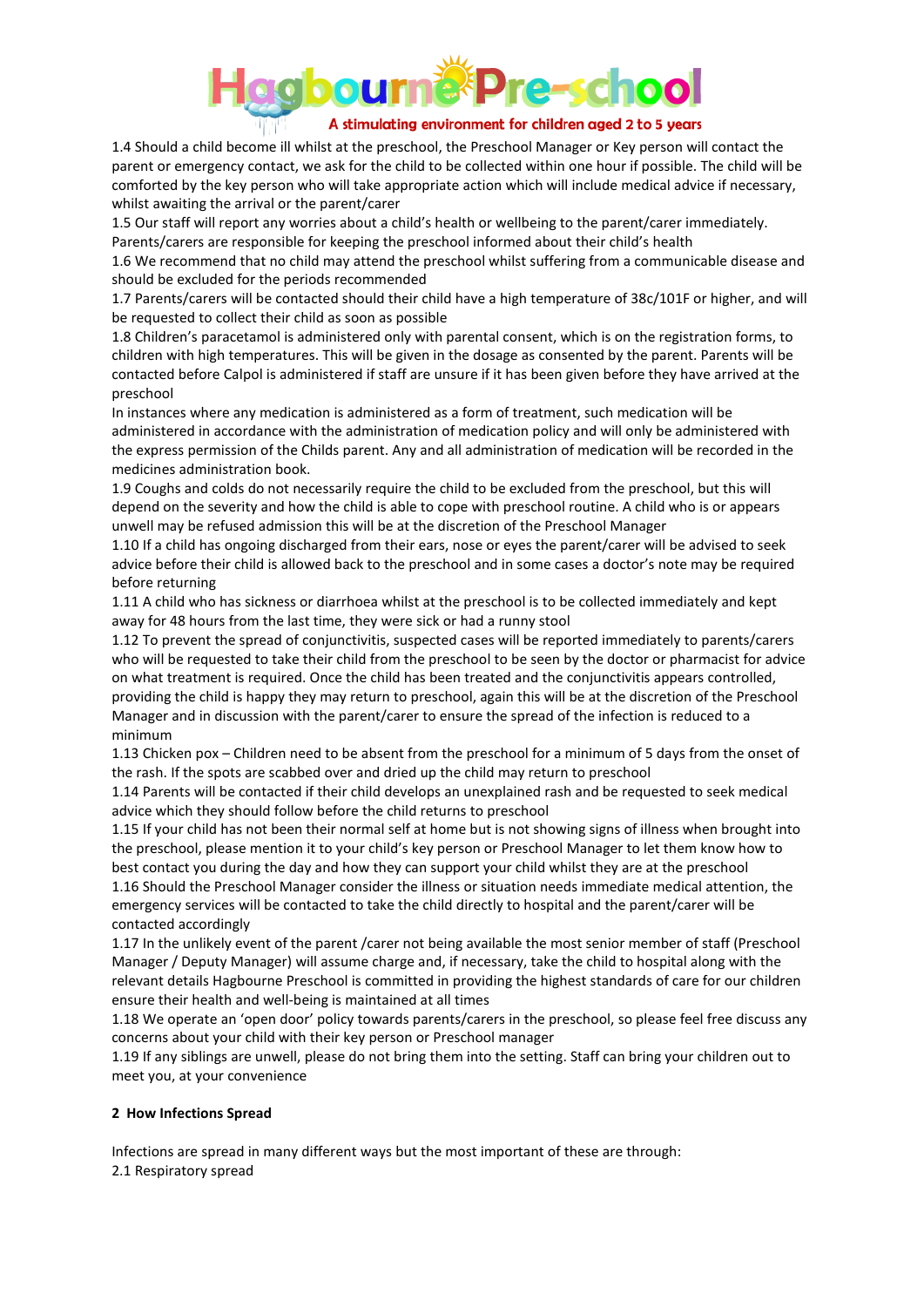

Contact with cough or other secretions from an infected person, like influenza. This can happen by being near the infected person when they cough and then breathe in the organism; or by picking up the organism from an infected item, for example, a used tissue or on an object in the environment, and then touching your nose or mouth.

# 2.2 Direct contact spread

By direct contact with the infecting organism, for example, contact with the skin such as impetigo or staphylococcal infections.

# 2.3 Gastrointestinal spread

Resulting from contact with contaminated food or water (hepatitis A), contact with infected faeces or unwashed hands after using the toilet (typhoid fever).

# 2.4 Blood borne virus spread

By contact with infected blood or body fluids, for example, while attending to a bleeding person or injury with a used needle (hepatitis B). Human mouths are inhabited by a wide variety of organisms, some of which can be transmitted by bites. Human bites resulting in puncture or breaking of the skin are potential sources of exposure to blood borne infections, therefore, it is essential that they are managed promptly.

## 3 Prevention

At Hagbourne Preschool we will follow the guidance below to prevent a virus or infection from moving around the preschool. The staff at Hagbourne Preschool will:

3.1 Encourage all children to use tissues when coughing and sneezing to catch germs

3.2 Ensure all tissues are disposed of in a hygienic way and all children and staff wash their hands once the tissue is disposed of

3.3 Develop children's understanding of the above and the need for good hygiene procedures in helping them to stay healthy

3.4 Wear the appropriate Personal Protective Equipment (PPE) when changing nappies, toileting children and dealing with any other bodily fluids. Staff are requested to dispose of these in the appropriate manner and wash hands immediately

3.5 Clean and sterilise all potties and changing mats before and after each use

3.6 Clean toilets at least daily and check them throughout the day

3.7 Remind children to wash their hands before eating, after visiting the toilet, playing outside or being in contact with any animal and explain the reasons for this

3.8 Clean all toys, equipment and resources on a regular basis by following a comprehensive cleaning rota and using antibacterial cleanser or through washing in the washing machine

3.9 Wash or clean all equipment used by children as and when needed including when the children have placed it in their mouth

3.10 Follow the sickness and illness policy when children are ill to prevent the spread of any infection in the preschool. Staff are also requested to stay at home if they are contagious

## In addition:

3.11 The Preschool Manager retains the right of refusal of all children, parents, staff and visitors who are deemed contagious and may impact on the welfare of the rest of the preschool

3.12 Parents will be made aware of the need for these procedures in order for them to follow these guidelines whilst in the preschool

3.13 Periodically each room in the preschool will be deep cleaned including carpets and soft furnishings to ensure the spread of infection is limited. This will be implemented earlier if the need arises

3.14 The preschool will ensure stocks of tissues, hand washing equipment, cleaning materials and sterilising fluid are maintained at all times and increased during the winter months or when flu and cold germs are circulating

Exclusion table -

[https://assets.publishing.service.gov.uk/government/uploads/system/uploads/attachment\\_data/file/789369/](https://assets.publishing.service.gov.uk/government/uploads/system/uploads/attachment_data/file/789369/Exclusion_table.pdf) Exclusion\_table.pdf